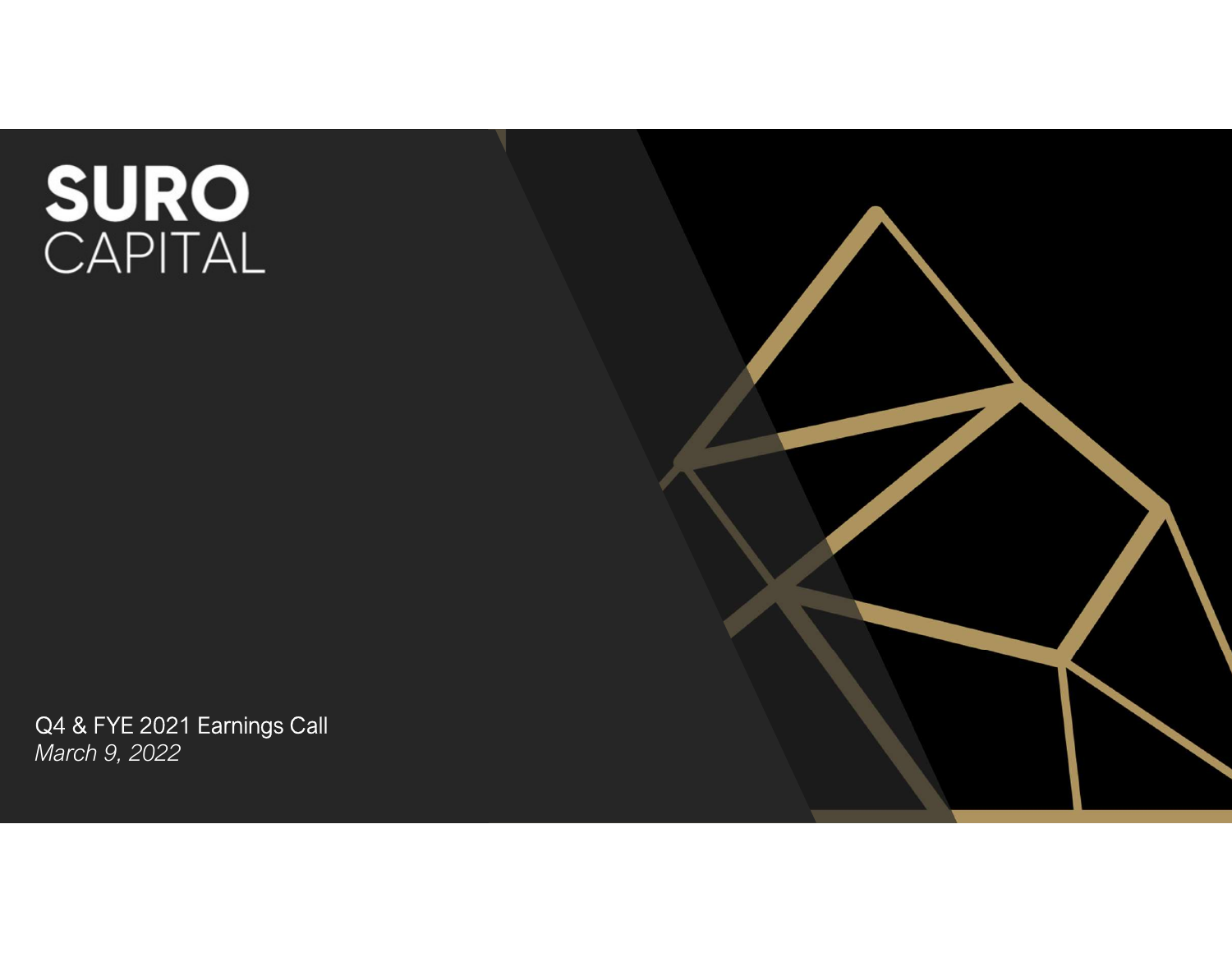## Forward Looking Statements

Statements included herein, including statements regarding SuRo Capital Corp.'s ("SuRo Capital", "SSSS", "we", "us" or "our") beliefs, expectations, intentions or strategies for the future, may constitute "forward-looking Fortward Looking Statements including statements regarding SuRo Capital Corp.'s ("SuRo Capital", "SSSS", "we", "us" or "our") beliefs.<br>expectations, intentions or strategies for the future, may constitute "forward-looking Looking statements are not guarantees of the future performance and that actual results. The capital cautions yie were not guarantees of the future performance and that actual results. Sure Capital cautions you that forwar For Ward Looking Statements, including statements regarding SuRo Capital Corp.'s ("SuRo Capital", "SSSS", "we", "us" or "our") beliefs,<br>expectations, intentions or stategies for the future, may constitute "forward-looking TOTWATO LOOKING Statements regarding sure Capital Corp.'s ("SuRo Capital", "SSSS", "we", "us" or "our") beliefs, expectations, intentions or strategies for the future, may constitute "forward-looking statements". SuRo Capi FOTWATC LOOKING Statements regarding sure Capital Corp.'s ("SurRo Capital", "SSSS", "we", "us" or "our") beliefs, such could cause actual results to differ material of the functions of statements are not garantes of future Forward-looking statements. Risk factors, cautionary statements for the forward-looking statements". SSRS", "we", "us" or "our") beliefs, expectations, intentions or strategies for the future, may constitute "forward-looki For Ward Looking Statements including statements regarding SuRo Capital Corp.'s ("SuRo Capital", "SSSS", "we", "us" or "our") beliefs,<br>expectations, intentions or strategies for the future, may constitute "forward-looking For Ward Looking statements included herein, including statements regarding SuRo Capital Corp.'s ("SuRo Capital", "SSSS", "we", "us" or "our") beliefs, expectations, intentions or strategies for the future, may constitute **COTWATC LOOKING Statements**<br> **COTWATC LOOKING Statements** regarding SuRo Capital<br>
expectations, intentions or strategies for the future, may constitute "forward<br>
boxiding statements are not guarantees of future performanc COTWATION LOOKING Statements include are contained for Capital Corp.'s ("SuRo Capital", "SSSS", "we", "us" or "our") beliefs.<br>Statements included herein, including statements regarding SuRo Capital Corp.'s ("SuRo Capital", For Warrel Looking Statements regarding sure capital Corp.'s ("SuRo Capital", "SSSS", "we", "us" or "our") beliefs.<br>Statements included herein, including statements regarding SuRo Capital Corp.'s ("SuRo Capital", "SSSS", " For Ward Looking Statements regarding sure capital Corp.'s ("Sure Capital", "SSSS", "we", "us" or "our") beliefs, expectations, interlucing sure contained regarding SuRo Capital Corp.'s ("SuRo Capital", "SSSS", "we", "us" FOTWATIO LOOKING Statements included herein, including statements regarding SuRo Capital Corp.'s ("SuRo Capital", "SSSS", "we", "us" or "our") beliefs, expectations, intentions or strategies for the future, may constitute UT WATHER Statements included herein, including statements regarding SuRo Capital Corp.'s ("SuRo Capital", "SSSS", "we", "us" or "our") beliefs,<br>expectations, interluding statements regarding SuRo Capital Corp.'s ("SuRo Ca Statements included herein, including statements regarding SuRo Capital Corp.'s ("SuRo Capital", "SSSS", "we", "us" or "our") beliefs,<br>expectations, intentions or strategies for the future, may constitute "forward-looking Statements included herein, including statements regarding SuRo Capital Corp's ("SuRo Capital", "SSSS", "we", "us" or "our") beliefs, microlinons, intentions or strategies for the future, may constitute "foward-dooking sta become the method in this method of the fultre, may constitute "foward-ooking statements". SuRo Capital cautions you that forward-<br>projected or implied in these statements are future performance and that actual results or

booking statements are not guarantees of tuture performance and that actual results or developments may differ materially from those<br>projected or implied in these statements. All forward-looking statements movie a number o mount a constrained in this presentent is and when the than the constrained in the future. The particular than the construction in the method of may make that the construction than the construction of the method in constru notion-different and the solution and the solution of the solicitation of an offer to buy any securities of SuRo Capital. This presentation of the SuRO Capital economy, that could cause SuRo Capital experiments, with the p

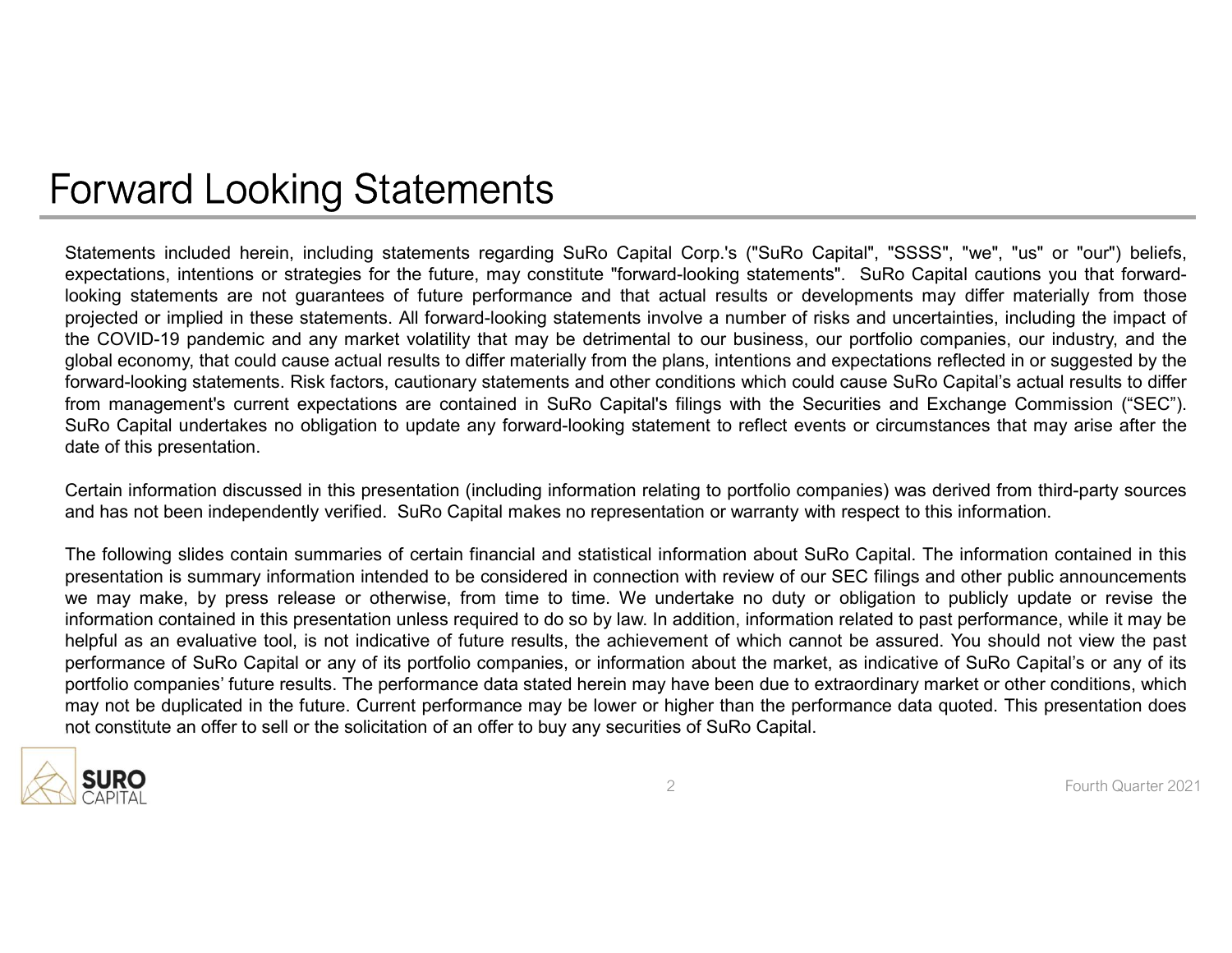## Earnings Overview

## 2021 Record-Setting Year for SuRo Capital

- 
- 
- 
- 

## • 2021 Record-Setting Year for SuRo Capital o Highest Net Asset Value ("NAV") per share<br>
⊙ Highest dividend-adjusted NAV per share<br>
⊙ Highest year-end net assets under management<br>
⊙ Most successful year for shareholder re **Earnings Overview**<br>
• Highest Net Asset Value ("NAV") per share<br>
• Highest year-end net assets under management<br>
• Highest year-end net assets under management<br>
• Most successful year for shareholder neturn<br> **SuRo Capital Earnings Overview**<br> **Earning Your Capital Declared Total Dividends of Noting the National Dividends of Notation**<br> **Earning Survey and the share in 2021**<br> **SuRo Capital's NAV per share is \$11.72 as of December 31, 2021**<br> **INGS OVETVIEW**<br>
Record-Setting Year for SuRo Capital<br>
ghest Net Asset Value ("NAV") per share<br>
ghest dividend-adjusted NAV per share<br>
ghest year-end net assets under management<br>
both successful year for shareholder retur INGS OVETVIEW<br>
Record-Setting Year for SuRo Capital<br>
ghest Net Asset Value ("NAV") per share<br>
ghest dividend-adjusted NAV per share<br>
ghest var-end net assets under management<br>
ost successful year for shareholder return<br>
D • 2021 Record-Setting Year for SuRo Capital<br>
• Highest NeValve ("NAV") per share<br>
• Highest gaar-end net assets under management<br>
• Most successful year for shareholder return<br>
• Most successful year of whateholder retur SuRo Capital's NAV per share is \$11.72 as of December 31, 2021

- 
- 

## SuRo Capital Declared Total Dividends of \$8.00 per share in 2021

- -
	-

- 
- 



4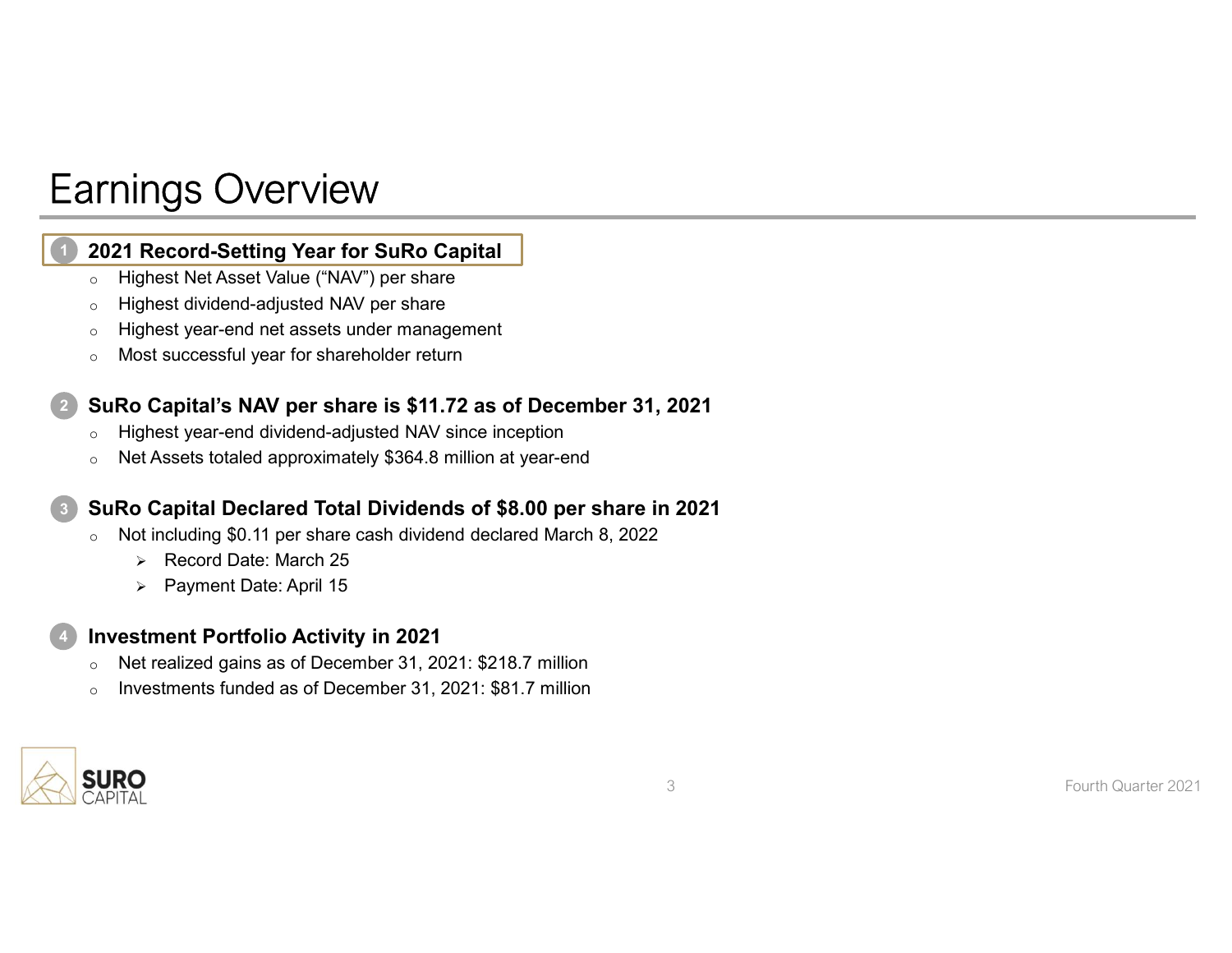## Investment Portfolio & Cash Review

|                                       | <b>Investment Portfolio &amp; Cash Review</b><br>Based on Total Investment Portfolio Fair Value of \$260.1 million at December 31, 2021 |                                       |                                       |                                     |                                                                                  |  |
|---------------------------------------|-----------------------------------------------------------------------------------------------------------------------------------------|---------------------------------------|---------------------------------------|-------------------------------------|----------------------------------------------------------------------------------|--|
|                                       |                                                                                                                                         | <b>Cost Basis</b><br>(\$ in millions) | <b>Fair Value</b><br>(\$ in millions) | % of Investment<br><b>Portfolio</b> |                                                                                  |  |
|                                       | Course Hero                                                                                                                             | \$15.0                                | \$87.8                                | 33.8%                               |                                                                                  |  |
| $\overline{2}$                        | $\sqrt{2}$ Forge                                                                                                                        | \$2.5                                 | \$21.0                                | 8.1%                                |                                                                                  |  |
| $\mathfrak{S}$                        | <b>BL'NK-HEALTH</b>                                                                                                                     | \$15.0                                | \$14.3                                | 5.5%                                |                                                                                  |  |
| 4                                     | nextdoor                                                                                                                                | \$10.0                                | \$12.4                                | 4.8%                                |                                                                                  |  |
| 5                                     | STORMWAD                                                                                                                                | \$6.4                                 | \$11.8                                | 4.5%                                | SuRo Capital's Top 5 positions<br>$\bullet$<br>account for approximately 57%     |  |
|                                       |                                                                                                                                         | \$48.9                                | \$147.4                               | 56.7%                               | of the investment portfolio at fair<br>value as of December 31, 2021             |  |
|                                       |                                                                                                                                         |                                       |                                       | <b>Amount</b><br>(\$ in millions)   | SuRo Capital's net cash balance<br>$\bullet$<br>was approximately \$175 million, |  |
| Net Cash <sup>(1)</sup> at 12/31/2021 |                                                                                                                                         |                                       | \$175.0                               |                                     | or 38% of gross assets as of<br>December 31, 2021                                |  |
|                                       | Note: Totals may not sum due to rounding.<br>(1) Net Cash is cash balance at 12/31/2021 less dividends payable.                         |                                       |                                       |                                     |                                                                                  |  |
| <b>SURO</b><br>CAPITAL                |                                                                                                                                         |                                       | 4                                     |                                     | Fourth Quarter 2021                                                              |  |
|                                       |                                                                                                                                         |                                       |                                       |                                     |                                                                                  |  |

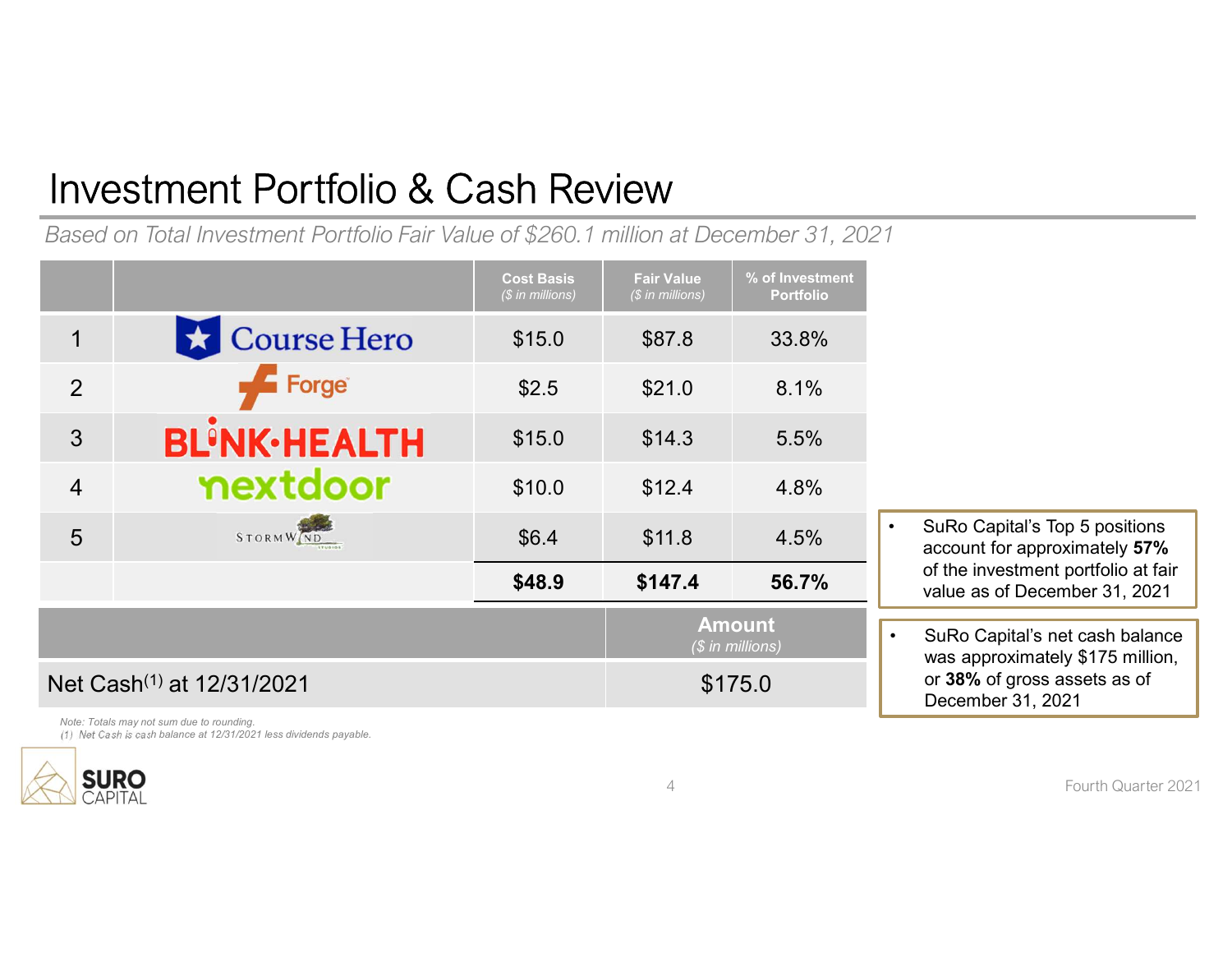# Investment Activity – Course Hero, Inc.<br>
Course Hero Description<br>
• Course Hero, Inc. is an online learning platform<br>
that offers users access to more than 30 million<br>
course-specific study resources<br>
• Conceived by studi That offers users access to more than 30 million<br>
Under that offers users access to more than 30 million<br>
Course-specific study resources<br>
Conceived by students at Cornell, Course Hero<br>
providens. textbook answers and clas TVESTMENT Activity — Course Hero, Inc.<br>
Course Hero, Inc. is an online learning platform<br>
Course Hero, Inc. is an online learning platform<br>
that offers users access to more than 30 million<br>
course-specific study resources<br>

## Course Hero Description

- 
- **Investment Activity Course Hero, Inc.**<br>
Course Hero, Inc. Sure<br>
that offers users access to more than 30 million<br>
course-specific study resources<br>
problems, textbook and cornell, Course Hero<br>
problems, textbook and cor **PROVIDENT ACTIVITY — COUITSE HETO, INC.**<br>
Course Hero Description<br>
Course Hero Description<br>
Course Hero Course is an online learning platform<br>
that offers users access to more than 30 million<br>
course-specific study resour **PROBER THE SERVICE SERVICE SERVICE SERVICE SERVICE SERVICE SERVICE SURFORMATION**<br>
Course Hero, Inc. is an online learning platform<br>
Course From Such and Conserved by students at Cornel Course Hero<br>
Conserved by students a **Alternative School Activity - Course Hero, Inc.**<br>
Course Hero Description<br>
Course Hero, Inc. is an online learning platform<br>
that offers users access to more than 30 million<br>
Course-specific study resources<br>
provides acce TVESTMENT Activity — Course Hero, Inc.<br>
Course Hero Description<br>
Course Hero, Inc. is an online learning platform<br>
mat offers users access to more fiain 30 million<br>
course-specific study resources<br>
Conceived by students at Investment Activity – Course Hero, Inc.<br>
Course Hero Description<br>
Course Hero Description<br>
Conciders users a conservant and a major model company of the company of the conservation<br>
provides a coeses to old tests, homework **INVESTMENT Activity — Course Hero, Inc.**<br>
Course Hero Description<br>
Course Hero Course Hero Conceived by students at Cornel, Course Hero<br>
Conceived a caces to old tests, homework<br>
problems, textbook answers and class notes IVESTITIENT ACTIVITY — COUTSE HELO, THC.<br>
Course Hero Description<br>
course Hero, Inc. is an online learning platform<br>
course secos to more than 30 million<br>
course-specific study resources<br>
Conceived by students at Cornel I, • Course Hero Description<br>
• Course Hero, Inc. is an online learning platform<br>
that offers users access to more than 30 million<br>
• Concided by studients at Company is become the continue access to old tests, homework<br>
pr Course Hero Description<br>
Course Hero, Inc. is an online learning platform<br>
conceived by students at Cornel, Course Hero<br>
Conceived by students at Cornel, Course Hero<br>
provides access to old tests, homework<br>
provides access Course Hero, Inc. is an online learning platform<br>that offers users access to more than 30 million<br>course-specific study resources<br>fronteine access to cold lests, homeworks and class notes. It function<br>problems, textbook an

## **Opportunity**

- 
- professional)

## SuRo Capital Investment

- SuRo Capital Investment<br>• SuRo Capital executed a \$10.0 million follow-<br>• SuRo Capital executed a \$10.0 million follow-<br>• Course Hero raised \$380.0 million in Series C<br>• funding. The round was led by Wellington SuRo Capital Investment<br>
SuRo Capital executed a \$10.0 million follow-<br>
on investment in the company's Series C<br>
financing at a \$3.6B valuation<br>
Course Hero raised \$380.0 million in Series C<br>
funding. The round was led by
- SuRo Capital Investment<br>
SuRo Capital executed a \$10.0 million follow-<br>
on investment in the company's Series C<br>
financing at a \$3.6B valuation<br>
Course Hero raised \$380.0 million in Series C<br>
funding. The round was led by SuRo Capital Investment<br>• SuRo Capital executed a \$10.0 million follow-<br>• on investment in the company's Series C<br>financing at a \$3.6B valuation<br>• Course Hero raised \$380.0 million in Series C<br>funding. The round was led by SuRo Capital Investment<br>SuRo Capital executed a \$10.0 million follow-<br>on investment in the company's Series C<br>financing at a \$3.6B valuation<br>Course Hero raised \$380.0 million in Series C<br>funding. The round was led by Welli SuRo Capital Investment<br>
SuRo Capital executed a \$10.0 million follow-<br>
on investment in the company's Series C<br>
financing at a \$3.6B valuation<br>
Course Hero raised \$380.0 million in Series C<br>
Management and brought a 227.3 SuRo Capital Investment<br>
SuRo Capital executed a \$10.0 million follow-<br>
on investment in the company's Series C<br>
financing at a \$3.6B valuation<br>
Course Hero raised \$380.0 million in Series C<br>
funding. The round was led by SuRo Capital Investment<br>
SuRo Capital executed a \$10.0 million follow-<br>
on investment in the company's Series C<br>
financing at a \$3.6B valuation<br>
Course Hero raised \$380.0 million in Series C<br>
funding. The round was led by



Sources: www.CourseHero.com, TechCrunch "For Course Hero, venture capital was once an unobvious solution".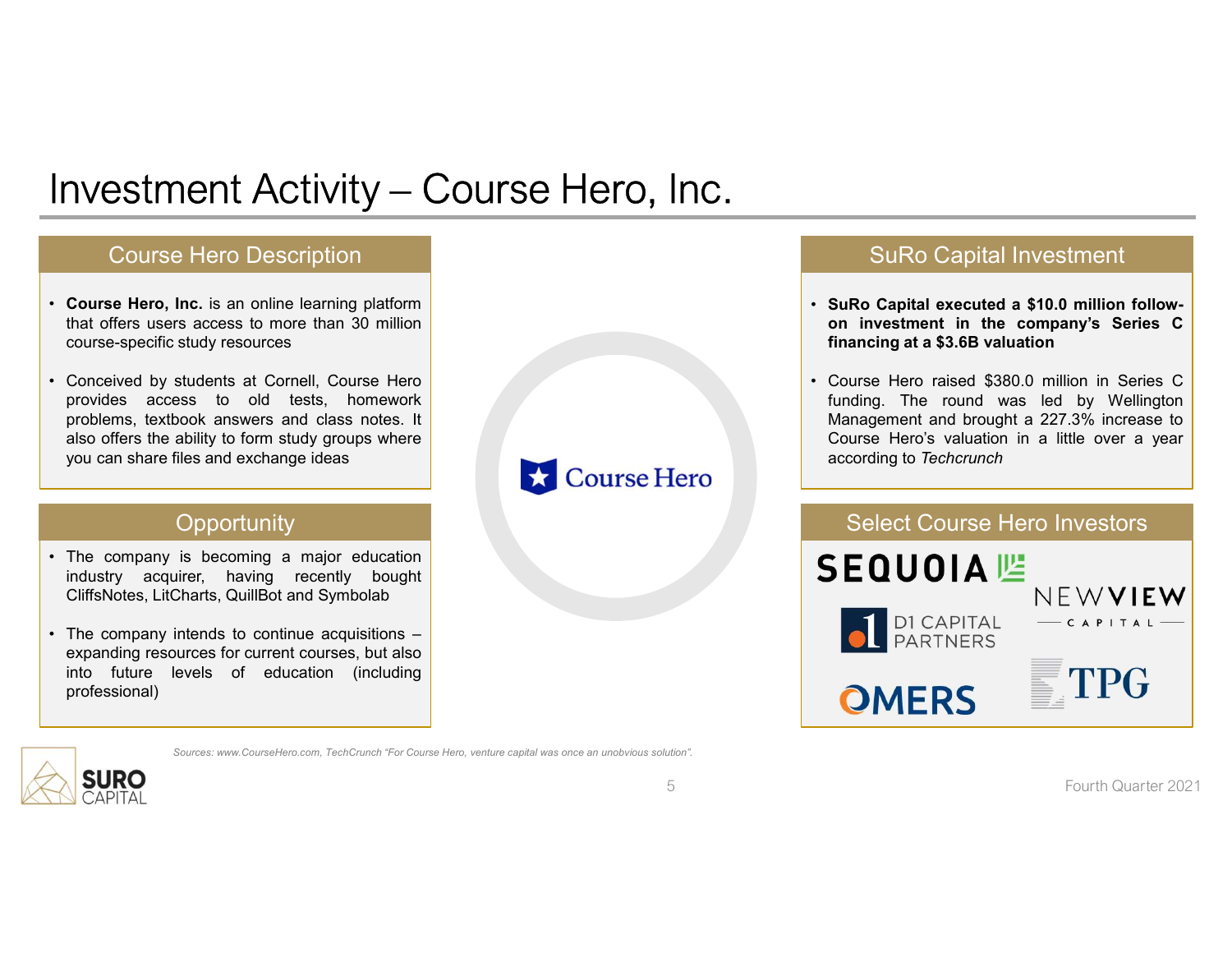## Investment Activity – SuRo Capital Sports<br>SuRo Capital Sports Description<br>All Sources Lines Investment Activity – SuRo Capital Sports<br>
SuRo Capital Sports, a wholly owned subsidiary<br>
of SuRo Capital Sports, a wholly owned subsidiary<br>
of SuRo Capital Corp., is a vehicle focused on<br>
investing in companies focused w **NVEStment Activity — SuRo Capital Sports**<br>
SuRo Capital Sports<br>
SuRo Capital Sports<br>
of SuRo Capital Corp., is a vehicle focused on<br>
of SuRo Capital Corp., is a vehicle focused on<br>
Investing in companies focused within th **INVESTMENT Activity — SuRo Capital Sports**<br> **SuRo Capital Sports, a wholly owned subsidiary**<br> **SuRo Capital Sports, a wholly owned subsidiary**<br>
investing in companies focused within the<br>
investing in companies focused wit **hroader School Surform (School Surform Capital Sports betting industry)**<br>
Surfor Capital Sports bescription<br>
Surfor Capital Sports, is a wholly owned subsidiary<br>
of surfor Capital Corp., is a vericle focused on<br>
divisesti **Investment Activity – SuRo Capital Sports**<br> **SuRo Capital Sports**<br> **SuRo Capital Sports**<br> **SuRo Capital Corp.** is a whelly owned subsidiary<br>
mesting in companies focused with the<br>
broader sports betting industry<br>
the spo **SURO CAPITAL CONSUMBER CONSUMIST AND CAPITAL CONSUMIST CONSUMIST AND CAPITAL CONSUMIST AND CAPITAL CONSUMIST AND CAPITAL CONSUMIST AND CAPITAL CONSUMIST AND CAPITAL CONSUMIST AND CAPITAL CONSUMIST AND CAPITAL CONSUMIST AN EXERCIT NO SECUTE AND SECUTE AND SECUTE AND SECURE AND SECURE AND SECURE AND SECURE AND SERVICE AND SECURE AND SECURE AND SECURE AND SECURE AND SECURE AND SECURE AND SECURE AND SECURE AND SERVICE AND SECURE AND SERVICE AN TVEStment Activity – SuRo Capital Sports**<br>
SuRo Capital Sports<br>
SuRo Capital Sports<br>
SuRo Capital Sports<br>
Currently allowing in companies focused within the<br>
broader sports betting industry<br>
broader sports betting industr

## SuRo Capital Sports Description

- 
- 

## **Opportunities**

• Rebric Inc. (d/b/a Compliable) is a gaming<br>
inconesing incompliable is a gaming<br>
incore stretch and the United States of SuRo Capital Corp., is a vehicle focused on<br>
investing in companies focused within the<br>
the sports SuRo Capital Sports Description<br>
SuRo Capital Sports, a wholly owned subsidiary<br>
divisioning in companies focused within the<br>
broader sports betting industry has experienced a<br>
significant boost from increased legalization SuRo Capital Sports, a wholly owned subsidiary<br>
of SuRo Capital Sports, a wholly owned subsidiary<br>
investing in comparise focused within<br>
the sports betting industry has experienced a<br>
significant boost from increased lega systems



## Current Investments

Current Investments<br> **Current Investments**<br>
• In Q2 2021, SuRo Capital, through SuRo<br>
Capital Sports, invested \$1.0 million in<br>
BettorView via a SAFE with a \$12.0 million<br>
valuation cap Current Investments<br>
Volto View<br>
In Q2 2021, SuRo Capital, through SuRo<br>
Capital Sports, invested \$1.0 million in<br>
BettorView via a SAFE with a \$12.0 million<br>
valuation cap<br>
DICVIID Current Investments<br> **Solution**<br>
In Q2 2021, SuRo Capital, through SuRo<br>
Capital Sports, invested \$1.0 million in<br>
BettorView via a SAFE with a \$12.0 million<br>
valuation cap<br> **PICKUP** Current Investments<br>
Volto Capital, through SuRo<br>
Capital Sports, invested \$1.0 million in<br>
BettorView via a SAFE with a \$12.0 million<br>
valuation cap<br>
Volto 2021. SuRo Capital, through SuRo Current Investments<br>
Wettorview<br>
In Q2 2021, SuRo Capital, through SuRo<br>
Capital Sports, invested \$1.0 million in<br>
BettorView via a SAFE with a \$12.0 million<br>
valuation cap<br>
PICKUP<br>
In Q3 2021, SuRo Capital, through SuRo<br> Current Investments<br>
Volto Capital, through SuRo<br>
Capital Sports, invested \$1.0 million in<br>
BettorView via a SAFE with a \$12.0 million<br>
valuation cap<br>
Capital Sports, invested \$1.0 million<br>
Capital Sports, invested \$0.5 mi **Current Investments**<br> **Widtor View**<br>
In Q2 2021, SuRo Capital, through SuRo<br>
Capital Sports, invested \$1.0 million in<br>
BettorView via a SAFE with a \$12.0 million<br>
valuation cap<br> **PICKUP**<br>
In Q3 2021, SuRo Capital, through



Current Investments<br> **Current Investments**<br> **Capital Sports, invested \$1.0 million in**<br>
BettorView via a SAFE with a \$12.0 million<br>
valuation cap<br> **PICKUP**<br>
In Q3 2021, SuRo Capital, through SuRo<br>
Capital Sports, invested

**Example 12 2021, SuRo Capital, through SuRo Capital Sports, invested \$1.0 million in BettorView via a SAFE with a \$12.0 million valuation cap**<br> **••** In Q3 2021, SuRo Capital, through SuRo Capital Sports, invested \$0.5 mil **Capital Sports, invested \$1.0 million in**<br>Capital Sports, invested \$1.0 million in<br>BettorView via a SAFE with a \$12.0 million invaluation cap<br>Manusian cap<br>Capital Sports, invested \$0.5 million in<br>PickUp's Seed-2 Preferred **Complete Space of the Complete Shares and Space Complementation**<br>
Capital Sports, invested \$1.0 million in<br>
BettorView via a SAFE with a \$12.0 million<br>
valuation cap<br> **PICKUP**<br>
In Q3 2021, SuRo Capital, through SuRo<br>
Capi **EXECT VIEW**<br>
In Q2 2021, SuRo Capital, through SuRo<br>
Capital Sports, invested \$1.0 million in<br>
BettorView via a SAFE with a \$12.0 million<br>
valuation cap<br> **PICKUP**<br>
In Q3 2021, SuRo Capital, through SuRo<br>
Capital Sports, i Some Crunches: Profile, www.PickUp on the experienced a<br>
Deportunities<br>
Sources: From increase legislation compliance is a gaming<br>
db/a Compliance Learning and All<br>
Sources: Concession Profile, www.Pickup on the line of th

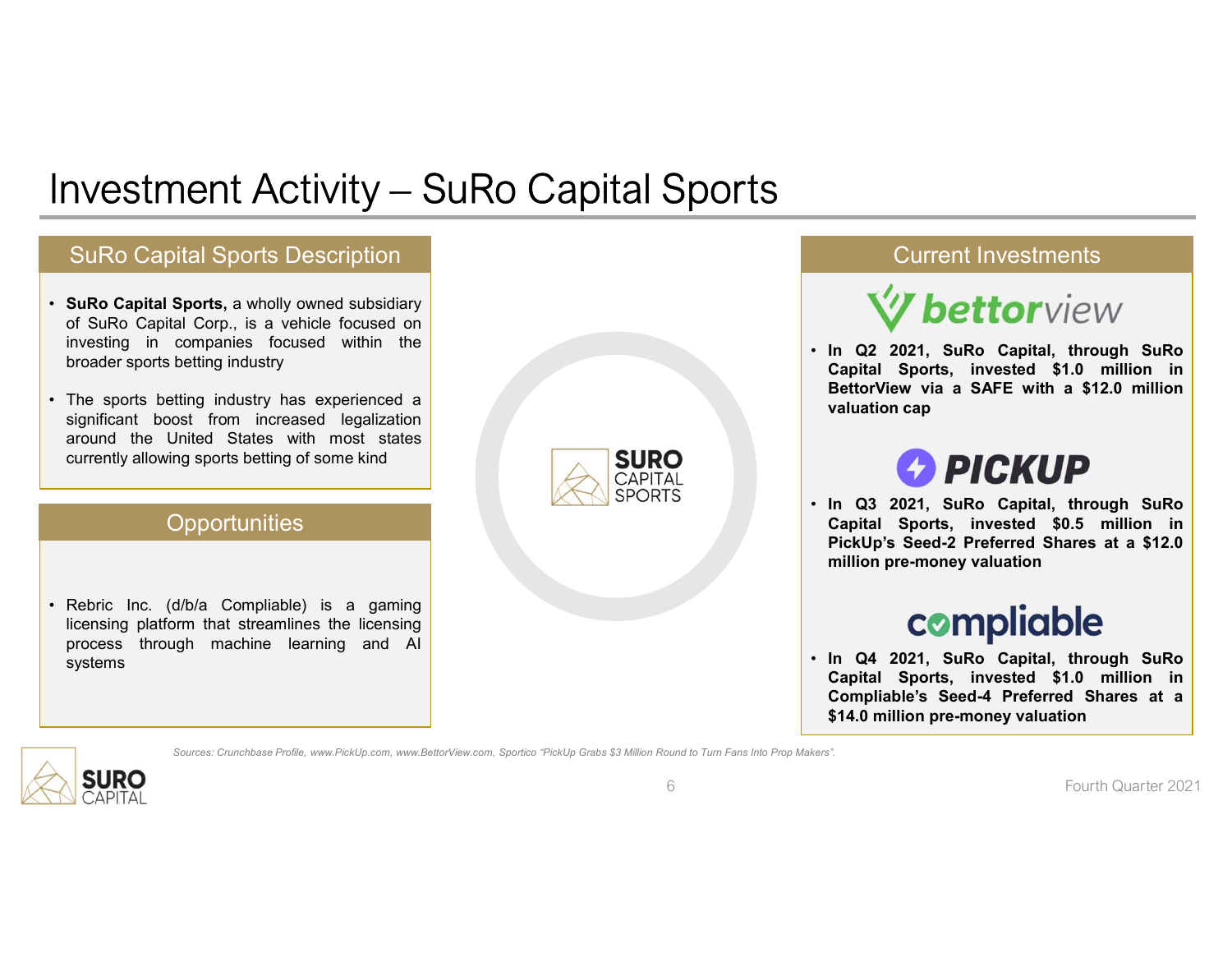## Investments

| Investment Portfolio Activity - Q4 2021                      |                                                       |                      |                                       |                             |                                             |
|--------------------------------------------------------------|-------------------------------------------------------|----------------------|---------------------------------------|-----------------------------|---------------------------------------------|
| <b>Investments</b>                                           |                                                       |                      |                                       |                             |                                             |
|                                                              |                                                       |                      |                                       |                             |                                             |
|                                                              |                                                       |                      |                                       |                             | <b>Amount</b>                               |
| <b>Portfolio Company</b><br>Course Hero, Inc. <sup>(1)</sup> | <b>Investment</b><br><b>Series C Preferred Shares</b> |                      | <b>Transaction Date</b><br>11/5/2021  |                             | $\overline{(\$ in millions)}$<br>\$10.0     |
| Rebric, Inc. (d/b/a Compliable) <sup>(2)</sup>               | Series Seed-4 Preferred Shares                        |                      | 10/12/2021                            |                             | \$1.0                                       |
|                                                              |                                                       |                      |                                       |                             |                                             |
| <b>Realizations</b>                                          | <b>Transaction</b>                                    |                      | <b>Average Net</b>                    | <b>Net Proceeds</b>         | <b>Realized Gain</b>                        |
| <b>Portfolio Company</b><br>Coursera, Inc. (4)               | <b>Date</b><br>Various                                | <b>Shares Sold</b>   | Share Price <sup>(3)</sup><br>\$34.35 | $($$ in millions)<br>\$51.8 | $(S \in \mathbb{R})$ in millions)<br>\$42.4 |
| Tynker (f/k/a Neuron Fuel Inc.)                              | 12/6/2021                                             | 1,509,090<br>534,162 | \$5.44                                | $$2.9^{(5)}$                | $$2.6^{(5)}$                                |
| NewLake Capital Partners, Inc. (6)                           | Various                                               | 167,755              | \$28.30                               | \$4.7                       | \$1.4                                       |
| Skillsoft Corp. <sup>(7)</sup>                               | Various                                               | 18,157               | \$12.63                               | \$0.2\$                     | $<$ \$0.1                                   |

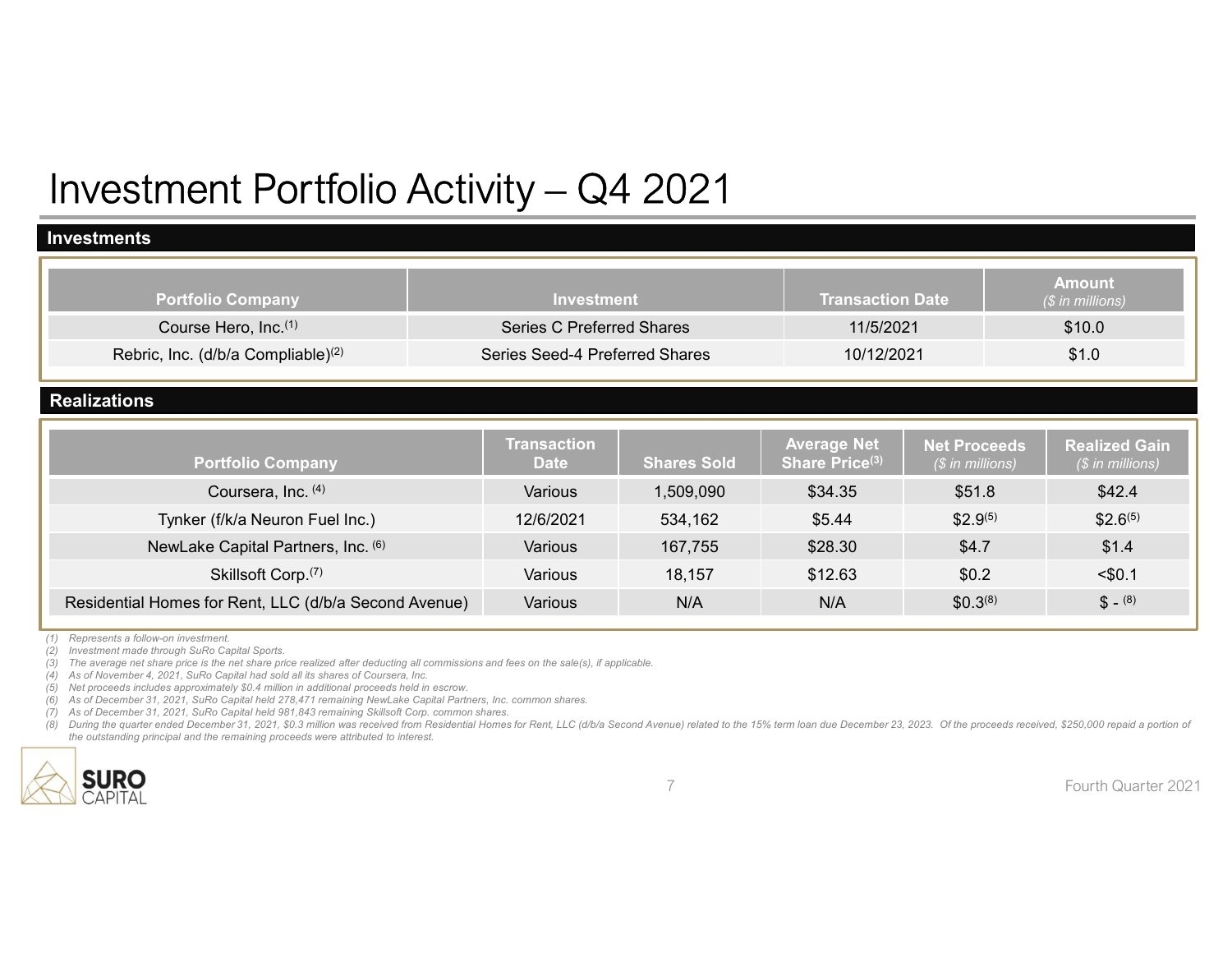| Investment Portfolio Activity - 2022 to Date                                                                                                                                                                                                                                                                                                                                                                                                                                                                                                                                                                                                                                |                        |                              |                           |                           |                             |  |  |  |
|-----------------------------------------------------------------------------------------------------------------------------------------------------------------------------------------------------------------------------------------------------------------------------------------------------------------------------------------------------------------------------------------------------------------------------------------------------------------------------------------------------------------------------------------------------------------------------------------------------------------------------------------------------------------------------|------------------------|------------------------------|---------------------------|---------------------------|-----------------------------|--|--|--|
| <b>Realizations</b>                                                                                                                                                                                                                                                                                                                                                                                                                                                                                                                                                                                                                                                         | <b>Transaction</b>     |                              | <b>Average Net</b>        | <b>Net Proceeds</b>       | <b>Realized Gain</b>        |  |  |  |
| <b>Portfolio Company</b><br>NewLake Capital Partners, Inc.(2)                                                                                                                                                                                                                                                                                                                                                                                                                                                                                                                                                                                                               | <b>Date</b><br>Various | <b>Shares Sold</b><br>27,352 | Share Price(1)<br>\$27.76 | (\$ in millions)<br>\$0.8 | (\$ in millions)<br>\$0.2\$ |  |  |  |
| Rover Group, Inc.(3)                                                                                                                                                                                                                                                                                                                                                                                                                                                                                                                                                                                                                                                        | 1/31/2022              | 42,744                       | \$6.52                    | \$0.3                     | \$0.1                       |  |  |  |
| Residential Homes for Rent, LLC (d/b/a Second Avenue) <sup>(4)</sup>                                                                                                                                                                                                                                                                                                                                                                                                                                                                                                                                                                                                        | Various                | N/A                          | N/A                       | \$0.2\$                   |                             |  |  |  |
| (1) The average net share price is the net share price realized after deducting all commissions and fees on the sale(s), if applicable.<br>(2) As of March 9, 2022, SuRo Capital held 251,119 remaining NewLake Capital Partners, Inc. common shares.<br>(3) As of March 9, 2022, SuRo Capital held 795,637 remaining Rover Group, Inc. common shares.<br>(4) Subsequent to December 31, 2021, \$0.2 million was received from Residential Homes for Rent, LLC (d/b/a Second Avenue) related to the 15% term loan due December 23, 2023. Of the proceeds received, \$166,667 repaid a port<br>outstanding principal and the remaining proceeds were attributed to interest. |                        |                              |                           |                           |                             |  |  |  |
| <b>SURO</b><br>CAPITAL                                                                                                                                                                                                                                                                                                                                                                                                                                                                                                                                                                                                                                                      |                        | 8                            |                           |                           | Fourth Quarter 2021         |  |  |  |

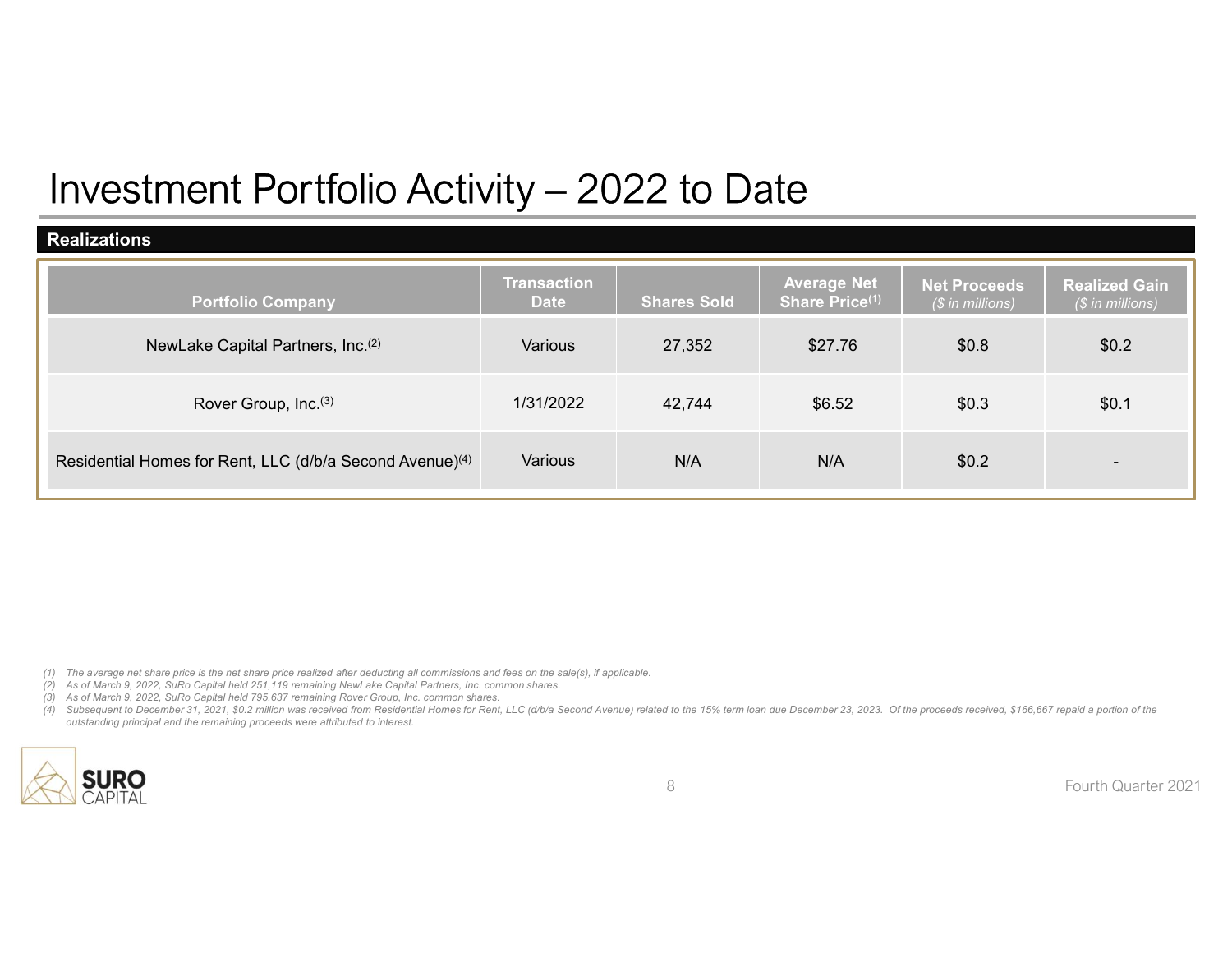## Key Investment Themes